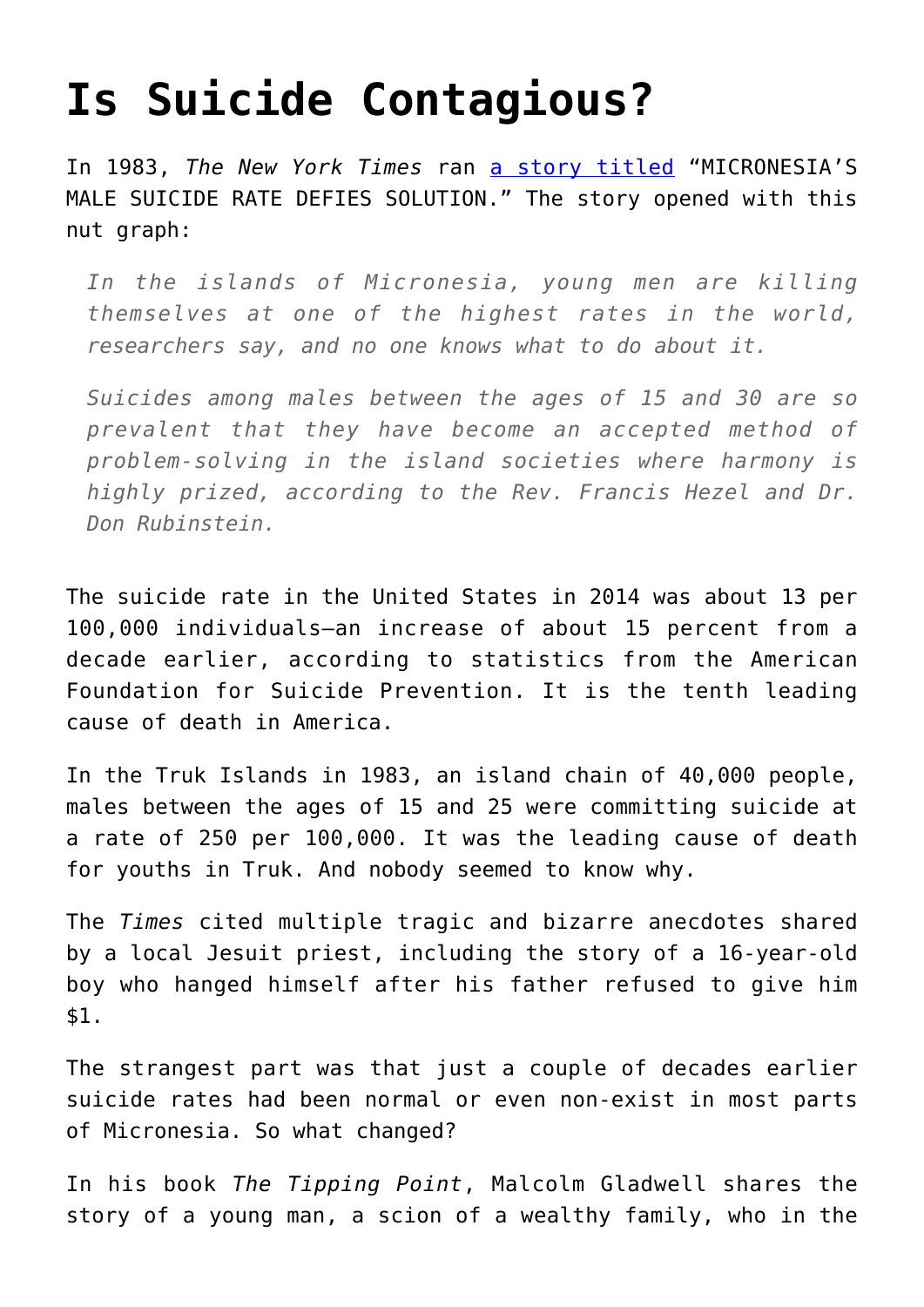mid 1960s secretly became involved with two women at once. He ultimately fathered children with each woman, and the result was a Shakespearean tragedy. Gladwell writes:

*Unable to make up his mind between them, he hanged himself in romantic despair. At his funeral, his two lovers, learning of the existence of the other for the first time, fainted on his grave.*

The community, an island named Ebeye which had a population of about 6,000, had not had a documented suicide from 1955-1965. But three days after the scion's death another love-torn young man took his own life. He was followed by 25 young people in Ebeye who took their own lives over the next 12 years, and soon the practice was almost a fad throughout Micronesia.

Anthropologist Donald Rubinstein, quoted by Gladwell, said this:

*Thus as suicide grows more frequent in these communities the idea itself acquires a certain familiarity if not fascination to young men, and the lethality of the act seems to be trivialized. Especially among some younger boys, the suicide acts appear to have acquired an experimental almost recreational element.* 

What can we make of this?

Gladwell's book, which is worth reading, examines how ideas often go viral and spread like a contagion, which is fine when the idea or product spreading is something benign, such as a book or trendy sneakers. But suicide?

And then it occurred to me that the suicide statistics of U.S. veterans is pretty alarming. While it has yet to reach "epidemic" proportions (the 22 per day figure disseminated in 2012 by the VA and advocacy group was not accurate), the VA Secretary Bob McDonald [said](http://www.militarytimes.com/story/veterans/2016/02/04/va-veterans-suicide-must-top-priority/79821504/) rates have risen steadily since